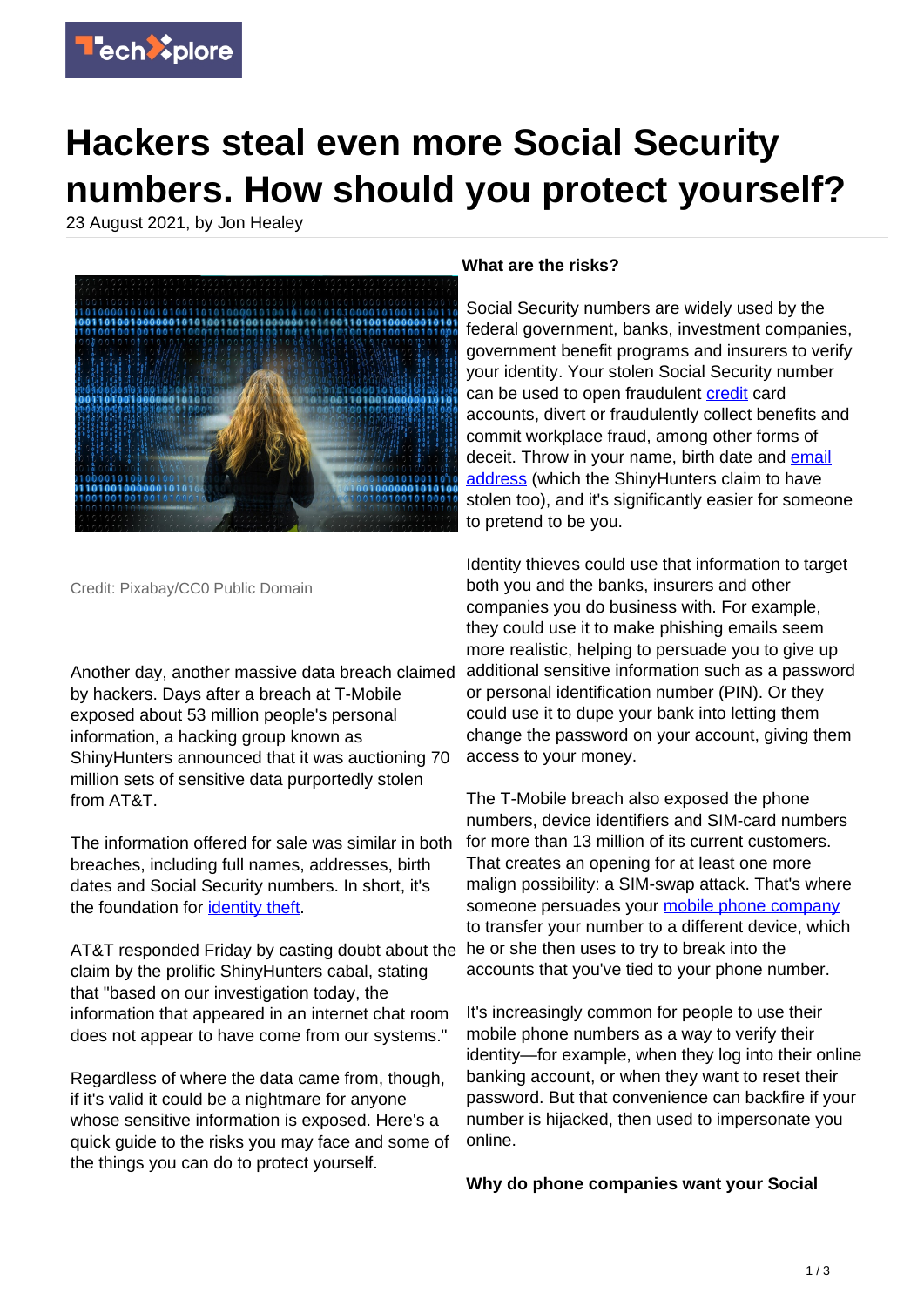

## **Security number?**

Because it's the easiest way to check your credit rating. Companies like AT&T and T-Mobile want to know if you have a record of paying your bills on time before agreeing to provide you an account or to sell you a phone in monthly installments. And the major credit rating agencies use Social Security numbers to match people to their credit histories.

"The SSN is the only unique universal identifier across the entire population," explained Francis Creighton of the Consumer Data Industry Association, which represents the credit agencies. "There's nothing else that can replace it in today's market."

Social Security numbers also help guard against people setting up fraudulent credit reports, Creighton said. And while there are ways to establish a credit score that don't rely on your Social Security number, he said, the first step is for a lender or [service provider](https://techxplore.com/tags/service+provider/) not to ask for it. You can't be compelled by a phone company or other private-sector business to reveal your number, but in California and most other states, the business can refuse to serve you as a result.

Once you've paid off your new phone or switched carriers, though, your mobile company will no longer be filing reports about you to the credit bureaus, Creighton said. Nevertheless, the hackers behind the latest T-Mobile breach were able to steal Social Security numbers for former T-Mobile customers that the company held onto for some reason.

For the last decade, tech companies have been developing alternative ways of identifying people to make it easier to quard against identify theft, said André Ferraz, chief executive of Incognia, one of those tech companies. Ideally, Ferraz said, companies would supplement identifiers that cannot be changed, such as Social Security numbers, with identifiers based on a person's unique behaviors, which evolve over time. Unfortunately, those solutions haven't been widely adopted yet.

The single best thing to do is to put a freeze on your credit files, which will prevent anyone from opening a new account. It's free to place a freeze and to lift it for your own needs. But you have to contact each of the three major credit bureaus individually, which you can do online. Cybersecurity expert Brian Krebs also suggests freezing the credit files maintained by a handful of smaller, specialized agencies. You should also check your credit score regularly, which is a good way to detect fraud after it happens.

Credit- and identity-monitoring services, which typically carry a monthly fee, can also help reveal the work of identity thieves. They provide tools to prevent you from phishing and other forms of hacking combined with scanning services that look for your Social Security [number](https://techxplore.com/tags/number/) or email address in places online where it doesn't belong.

T-Mobile is offering two years of McAfee's monitoring service for free to anyone affected by the breach. It has set up a website suggesting more steps people can take to quard against fraud. Anyone with a smartphone would be wise to take them:

- Create a PIN for your mobile phone account to provide an extra layer of security against unauthorized changes in your account, such as a malicious SIM swap. If you're a T-Mobile customer and you have a PIN, set a new one.
- Activate T-Mobile's "account takeover protection" feature, which provides an extra layer of protection on top of the PIN. Verizon goes further, automatically blocking SIM swaps by shutting down both the new device and the existing one until the account holder weighs in with the existing device.
- Change the password you use to get into your mobile phone [account](https://techxplore.com/tags/account/) online. Changing passwords periodically is a good practice for all your accounts. And if you have trouble remembering dozens of passwords, try a password manager app that can keep track of them for you.

On the plus side, two-factor authentication is

## **How do you protect yourself?**